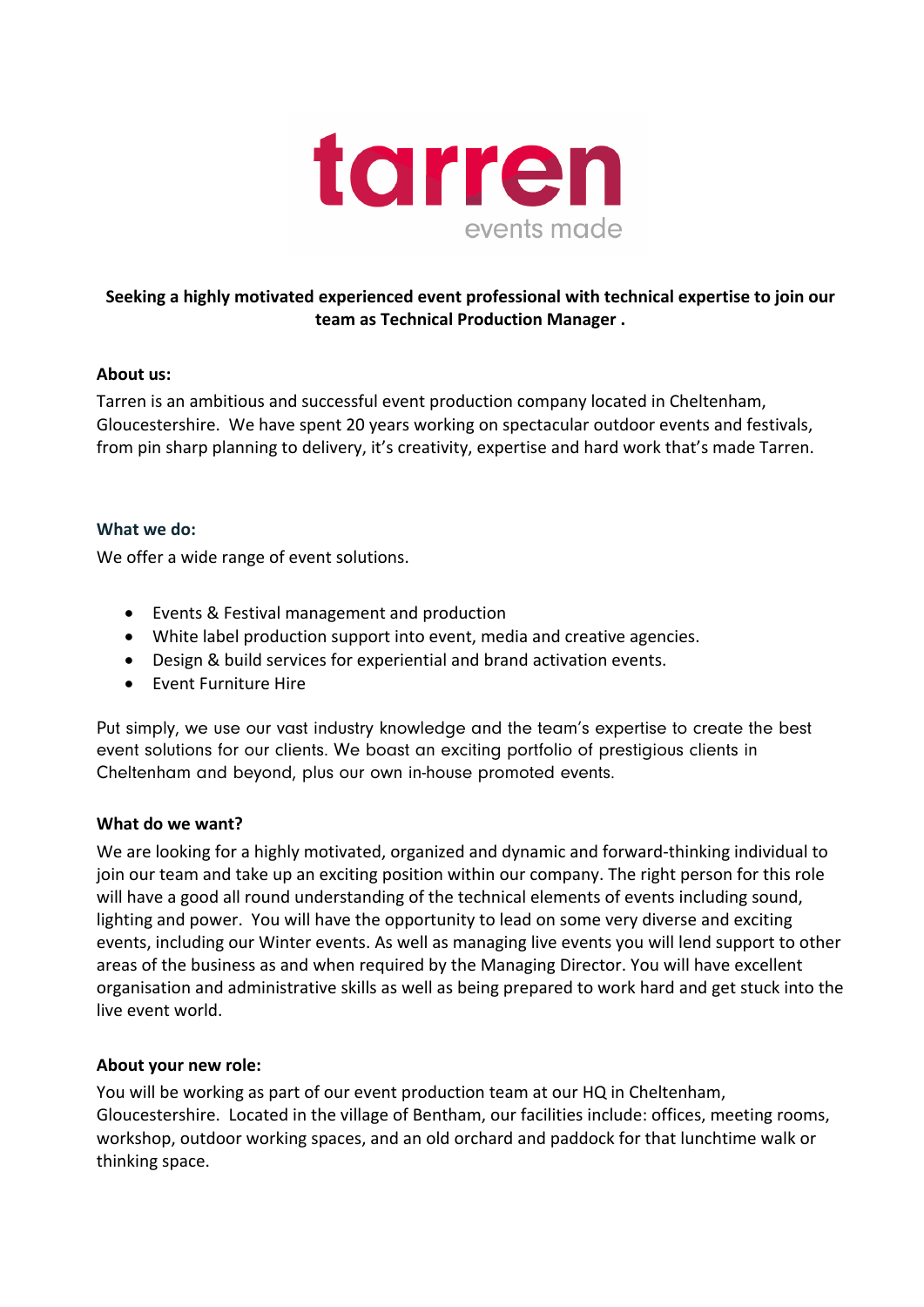# **Duties will include, but are not exclusive to:**

- Having an overview on all events and treating them all with the same level of care and attention
- Practicing excellent time management to meet deadlines and exceed client expectations
- Creating robust event budgets and quotes within a timely manner
- Attending new business pitches with our new business manager and developing ideas and concepts for pitching.
- Writing accurate production schedules.
- Site Managing, running live events, installing technical equipment at all our shows.
- Participate in weekly team meetings to ensure good communication throughout the team
- Always representing Tarren Production Ltd professionally and respecting our clients
- Planning, loading, driving for (where necessary) and managing your own live events for clients
- Help out with builds in the workshop if needed
- Ensure that technical equipment is maintained and ready for use on live events
- Planning logistics, van movements & booking local crew where required.

# **About you:**

Ideally you will have a minimum of 2 years experience within the events industry and will have been involved with a variety of different events and have knowledge of brand / sponsor activations. This role does require a specialism in the technical side of events and requires knowledge for site delivery, sound, lighting and power.

- You will be a superb multi-tasker pulling together the needs of multiple events all in varying planning / live stages at the same time.
- You will be an inspiration to your colleagues with regards to productivity and your proactive behaviour
- You will have excellent skills in Word and Excel and will be confident using both Mac and PC to a high standard.
- Some design skills would be very helpful, but not essential.
- You will have excellent communication skills to build good rapport with clients, suppliers and colleagues, and work well in a fast-paced team
- You will have the ability to work under pressure in a fast-paced environment
- You won't be afraid to 'muck in' when needed (lifting, carrying etc)
- You must be prepared to help out in all areas of the business where needed.
- You have to be honest, come with a positive attitude, and plenty of initiative.